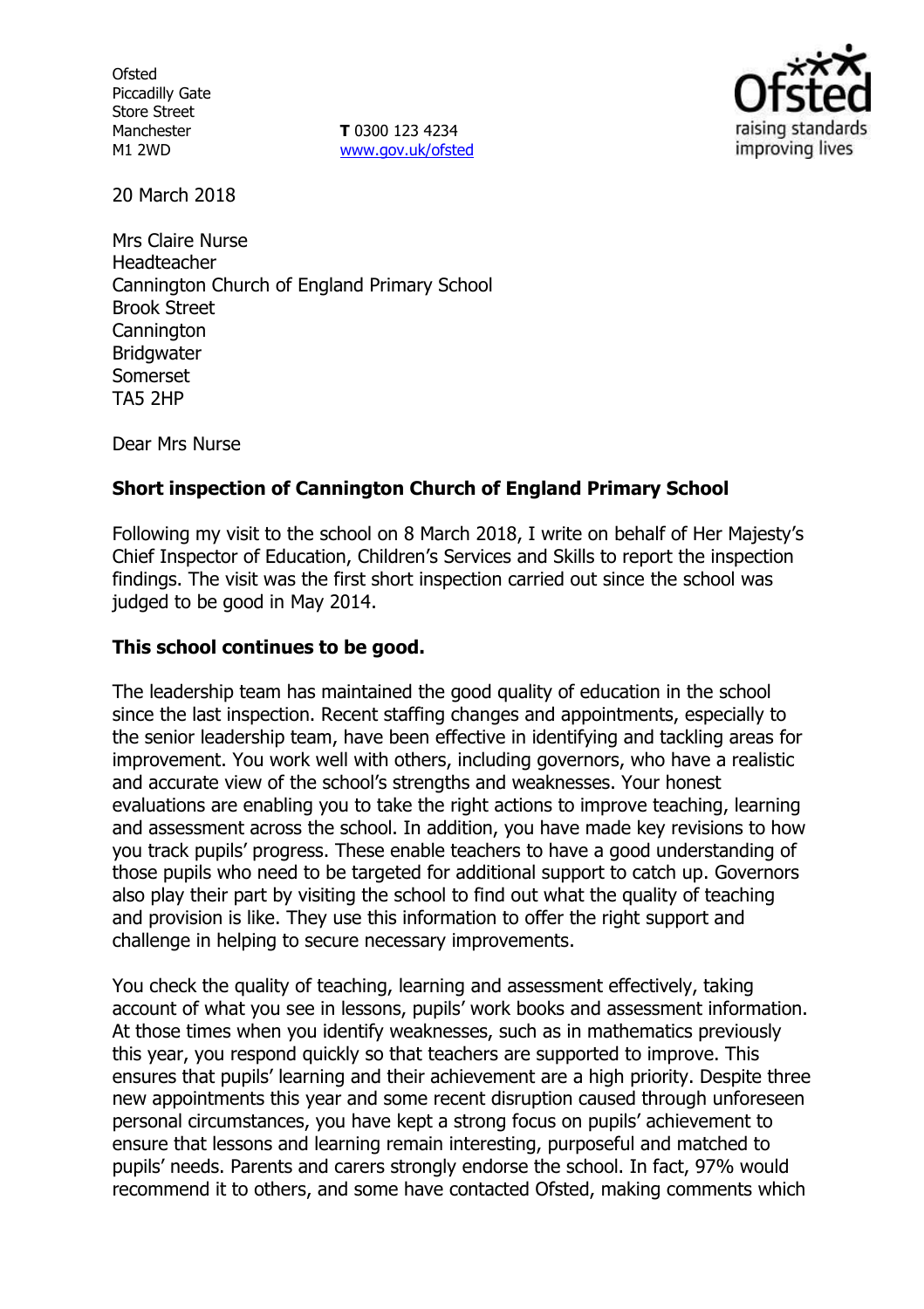

include, 'Our children feel enthused by activities at school and make good progress. They are challenged and enjoy this. The vibe at the school is good and the values that the school hold are the ones we value as a family.'

Since the previous inspection, you have concentrated on improving systems to help teachers know which pupils need more support. This is enabling you to hold meaningful discussions with teachers about what pupils need to learn next. For example, target setting and pupil progress meetings are beneficial in raising expectations of what pupils are capable of achieving. You are also using pupils' prior attainment to check their 'flight path', to ensure that pupils are appropriately supported and challenged. However, as we discussed, there are still weaknesses in the quality, detail and robustness of plans for individual pupils to help them to catch up. For example, a Year 2 reading support plan included, 'To use my phonics knowledge to read and spell phase 3 words.' This demonstrates that some pupils are still not receiving precise next steps to enable them to make the rapid progress needed in reading, writing and mathematics.

## **Safeguarding is effective.**

The leadership team ensures that administration, including pre-employment checks, mandatory training for staff and systems for child protection are robust and effective. This means that staff remain highly aware and vigilant. They know what to do and how to respond in keeping pupils safe. You and other leaders have proven to be catalysts in leading intervention directly on behalf of vulnerable pupils. This has led to timely action in supporting vulnerable pupils and helping them at home and school. Governors are also acutely aware of their responsibilities and are proactive in checking safeguarding matters, such as the recent improvements to the school's site security and in their termly checking of the single central record.

Pupils said that they feel safe. They are happy in school and do not feel that there is bullying. Pupils also feel that, if there are disputes or concerns, they are listened to and trust staff to take the appropriate action to help them. Pupils are also aware of other situations which may be hazardous and know what to do to stay safe, for example, when working online and responding to the school's evacuation procedures.

# **Inspection findings**

- My first key line of enquiry focused on the progress of particular groups of pupils in reading in key stage 2, especially prior middle-attaining girls. This is because their achievement in 2017 was lower than that of others. You and your leaders were already aware of this and had already taken subsequent steps to improve the teaching of reading. Pupils are now introduced to a greater variety of text types, which they study in detail. Their improved familiarity with non-fiction text is supporting them well when they are writing independently.
- The recently appointed deputy headteacher has completed effective work to replenish and re-stock the library and build a strengthened progression in the reading materials available. This is ensuring that pupils in key stage 2, including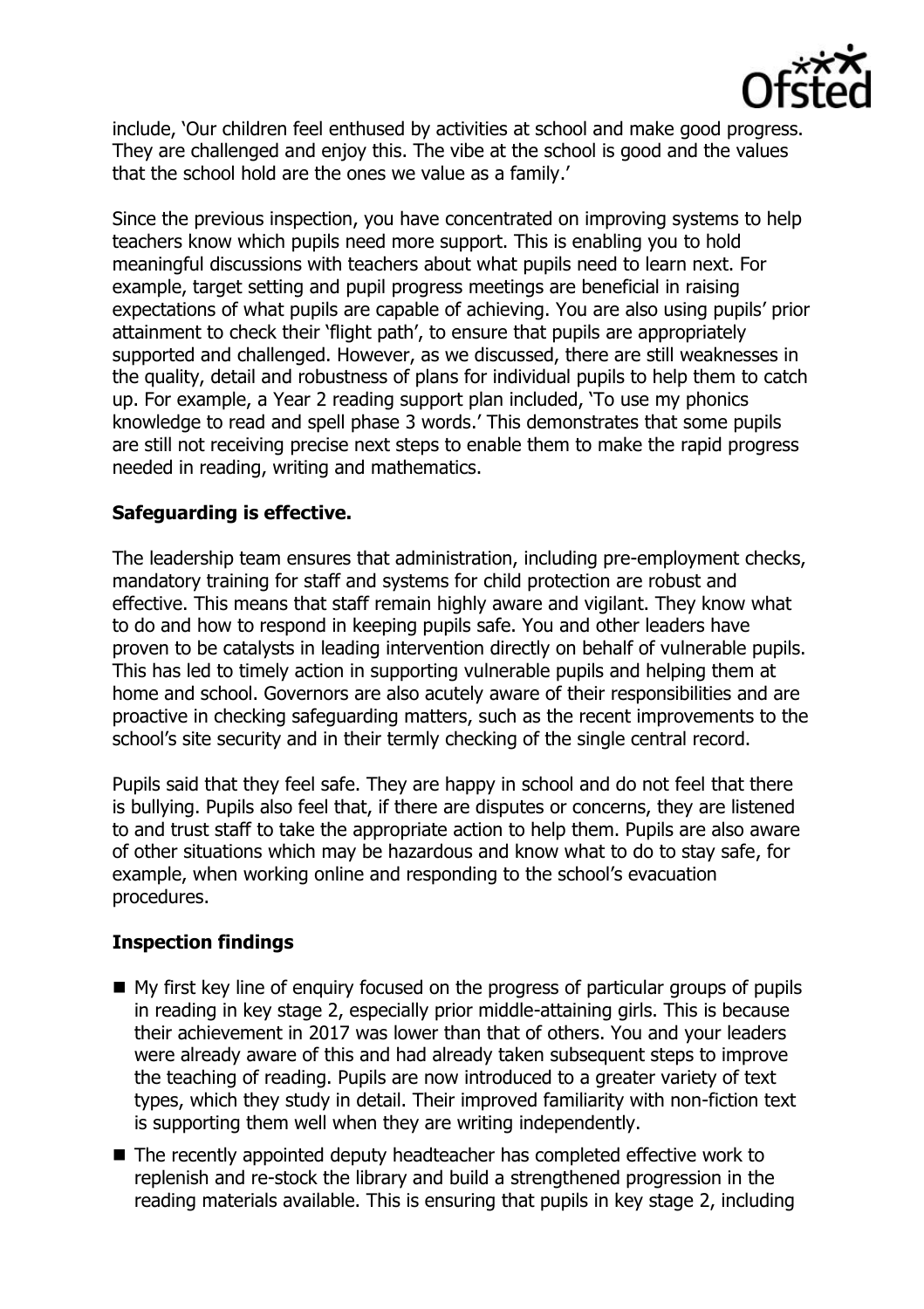

girls, are accessing a range of different books to develop their reading ability. However, teachers do not pick up quickly when pupils select books which are too easy for them. This means that books are not well suited to some pupils' needs.

- $\blacksquare$  Pupils, including girls, consistently told me that they enjoy reading. They recognise the importance of reading and provide examples of how teachers have supported them individually to increase their enjoyment and confidence.
- My second key line of enquiry evaluated the progress of pupils in key stage 2 mathematics. Leaders identified that some groups and individuals made modest progress in 2017. The mathematics subject leader is knowledgeable, and her intentions and ambitions have been well communicated and understood by teachers. Her successful monitoring, intervention and support are improving the teaching of mathematics. For example, recent work on developing pupils' fluency, planning precisely for pupils' different needs and abilities, is clearly evident in pupils' work books. As a result, pupils are now making strong progress to catch up.
- A new assessment and planning framework, introduced by the subject leader, has sharpened teachers' focus on pupil progress in mathematics. As a result, age-appropriate tasks and challenges are being set, which help pupils to catch up well. Workbooks show teachers checking pupils' knowledge and appropriately taking them forwards, or backwards, to consolidate their knowledge of key concepts.
- My third key line of enquiry evaluated how well children are supported through the early years foundation stage (EYFS) and into Year 1, with a particular focus on literacy skills and phonics. In 2017, the proportion of pupils securing the expected standard in the Year 1 phonics screening check rose from 54% to 77%. Additional staff training and revision of how daily phonics is being taught are helping pupils to secure key age-appropriate knowledge more readily. This is reflected, for example, in the majority of pupils understanding phonemes such as '-ow' and '-igh'. Improvements have also been noted through governor visits and monitoring.
- $\blacksquare$  However, you are aware that there are still some weaknesses in the approach to your daily phonics programme, which hold some pupils back. In particular, although teachers' observations and assessments are accurate, they do not always use this information systematically or strategically to target pupils who need to catch up quickly. In addition, daily sessions do not make best use of other adults and resources that pupils need, especially lower-attaining pupils. These are areas for development that are required to continue the improvements seen in the previous year.
- My fourth line of enquiry, which focused on safequarding, also took into account pupils' attendance. Pupils' historic and current absence remains above the national average. In addition, the proportion of pupils with persistent absence is also above the national figure, including that of vulnerable groups. You are working diligently with others, including families, to remedy this. You monitor attendance and keep in contact with parents in a bid to improve attendance. However, absence remains high for some vulnerable pupils and groups, including disadvantaged pupils and those who have special educational needs (SEN) and/or